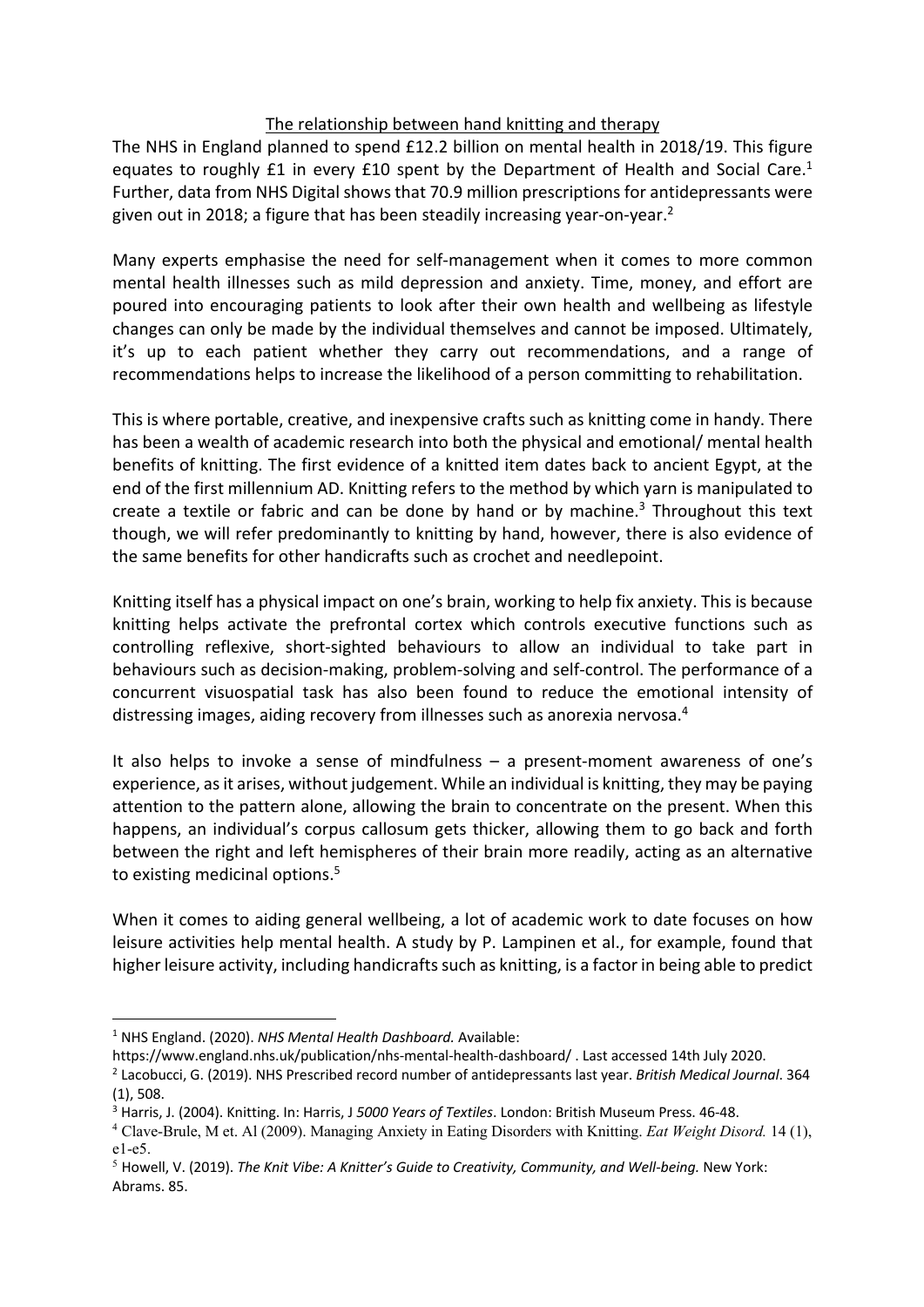mental well-being in later life, with evidence to show increased leisure activity as positively impacting mental well-being.<sup>6</sup>

To remedy the lack of work produced solely on a specific occupation such as knitting, Dr Jill Riley et al. conducted a study to explore this phenomenon in depth. Researchers surveyed 3,545 knitters worldwide and found that knitters commonly reported knitting for relaxation, stress relief and creativity. The results showed 'a significant relationship between knitting frequency and feeling calm and happy.' Further, more frequent knitters also reported higher cognitive functioning and knitting in a group impacted significantly on perceived happiness, improved social contact, and communication with others. Ultimately, the study concludes, 'knitting has significant psychological and social benefits which can contribute to wellbeing and quality of life. As a skill and creative occupation, it has therapeutic potential.'7

Knitting also induces other beneficial psychological effects. Professor Hosegood conducted a sociocultural study into knitting and found the countless repetitions involved in knitting means you can socialise with others or daydream freely – luxuries usually connected to having free time. Thus, the nostalgic feeling that often surfaces when knitting is discussed is related to the excess of time and space that allowed for the production of the objects that essentially could be produced more efficiently by machines. Consequently, 'knitting affords a link between the past (perceived as clam, anachronistic, simple, and worry-free) and the present postmodern condition (a constant move forward and the lack of luxurious leisure time) that can be seen as a positive and empowering phenomenon.<sup>8</sup>

Knitting ought to be prescribed to individuals as it helps to alleviate feelings of stress and stimulates a 'relaxation response'. Respondents to Riley's survey in the *British Journal of Occupational Therapy* commonly reported that induced feelings of calm and relaxation were related to the rhythmical nature of the knitting process. One respondent, for example, described the "the rhythm of the repetitive motion in simple projects" as "hypnotic and calming" when she was feeling stressed. $9$ 

This is because knitting requires bilateral, repetitive, rhythmic, automatic and coordinated hand movements that have associated therapeutic qualities. Studies have found that the rhythmic and sensory nature of knitting promotes the release of calming serotonin, helping to lift mood and to dull pain. Knitting in particular, as opposed to a one-handed craft such as crochet, uses two-handed movement across the midline of the body, a particular reference point for the brain. As such, it uses more brain capacity, focusing the mind on a physical task rather than psychological or emotional concerns.<sup>10</sup>

<sup>6</sup> Lampien, P et al. (2006). Activity as a Predictor of Mental Well-being Among Older Adults. *Aging Mental Health*. 10 (5), 454-66.

 $^7$  Riley, J et al. (2013). The Benefits of Knitting for Personal and Social Wellbeing in Adulthood: Findings from an International Survey. *British Journal of Occupational Therapy*. 76 (2), 50-57.

<sup>8</sup> Myzelev, A. (2009). Whip Your Hobby into Shape: Knitting, Feminism, and the Construction of Gender. *Textile: The Journal of Cloth and Culture*. 7 (2), 148-63.

<sup>&</sup>lt;sup>9</sup> Riley, J et al. (2013). The Benefits of Knitting for Personal and Social Wellbeing in Adulthood: Findings from an International Survey. *British Journal of Occupational Therapy*. 76 (2), 53.

<sup>10</sup> Main, G. (2012). *Therapeutic Knitting Study Day Manuscript: Knitting to Facilitate Change.* Available:

http://stitchlinks.com/PDFs/MANUSCRIPT\_THERAPEUTIC\_KNITTING\_FINAL.pdf. Last accessed 14th July 2020.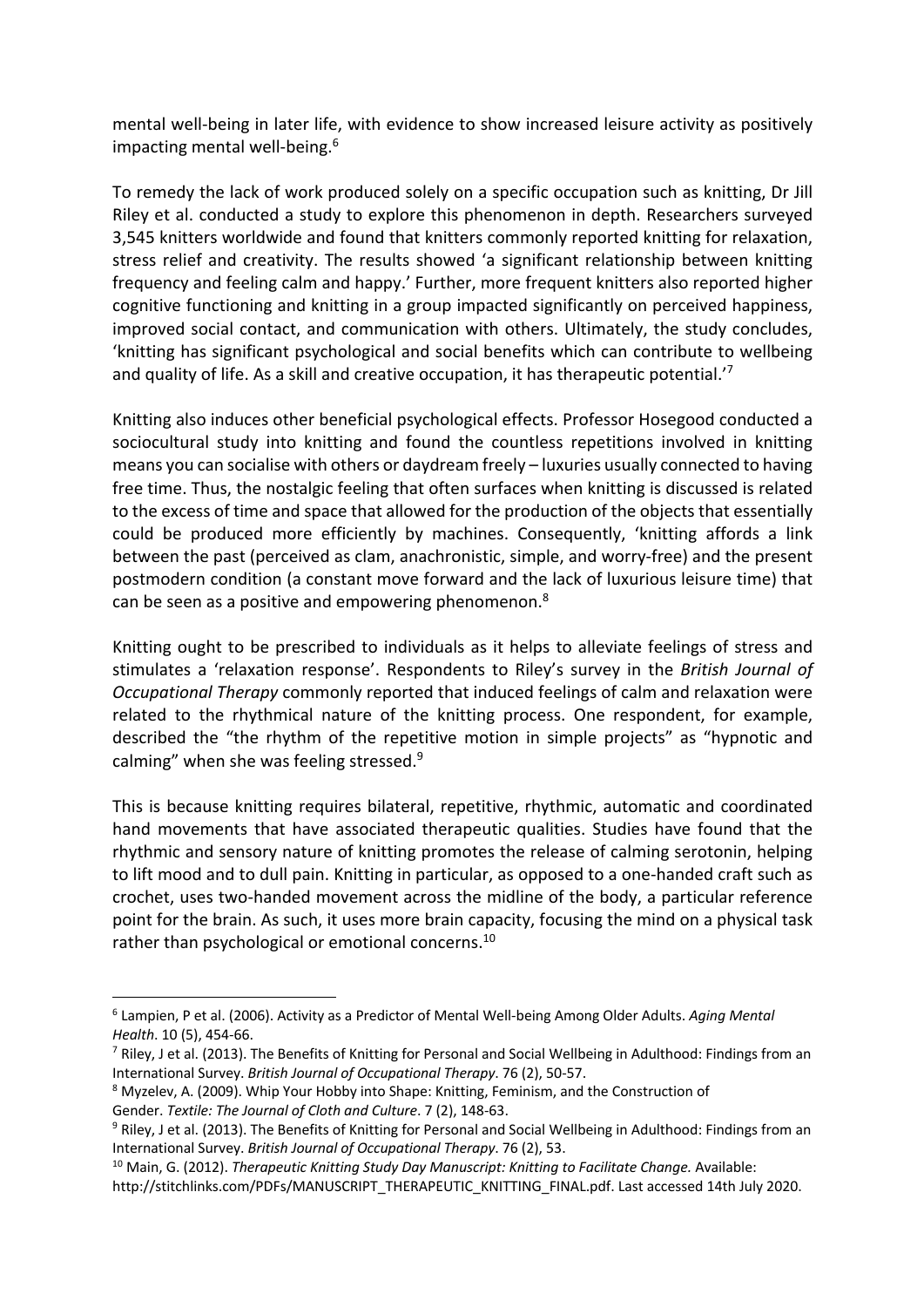Furthermore, research from Harvard Medical School's Mind and Body Institute, for example, found that knitting reduced participants heart rates on average eleven beats per minute, lowered blood pressure, reduced harmful blood levels of the stress hormone cortisol, and lessened muscle tension. This same 'relaxation response' can also 'be elicited by a number of meditative techniques, such as diaphragmatic breathing, yoga, [and] progressive muscle relaxation'.<sup>11</sup> It goes without saying, knitting is not given enough credit for this benefit in popular culture.

Knitting is further beneficial as it boosts self-confidence and instils a sense of capability in an individual. Unlike meditation or diaphragmatic breathing, knitting produces a tangible and often useful product. Knitting a jumper, for example, has a specific output which is visible to all and enables a sense of satisfaction upon completion. This product-oriented process, Dr Blanche highlights, boosts the reward centres of the brain and reinforces the aforementioned sense of capability/ self-esteem.<sup>12</sup> Unlike the depression, anxiety, or stress one may be feeling, it is something the participant can actively create and change – it is at odds with the lack of control they feel they have over other emotions.<sup>13</sup> Further, through the process of learning how to knit, one practices patience and perseverance as well as that goals can be reached despite potential setbacks along the way; skills that can be utilised in the selfmanagement of their wellbeing.14

Knitting also reduces loneliness and isolation by providing an avenue for social engagement and provides a sense of community, friendship, support, belonging, confidence and identity. In the UK today, Age UK has found that 2.65 million older people feel they have no one to turn to for help and support, and half a million older people go at least 5 or 6 days a week without seeing or speaking to anyone at all.<sup>15</sup> Lonely people are more likely to suffer from dementia, heart disease, and importantly, in this case, depression.<sup>16</sup> Professor Keith Willett additionally stresses that the associated low moods and mild depression are 'significant contributors to patients not taking an interest in their care because they feel no one else is interested in them.'17

Knitting can help ease loneliness as there is a large community of knitters worldwide, both virtually through forums and social media, and in person. In the UK, we have a history of

<sup>15</sup> Age UK (2019). *No One Should Have No One.* Available:

https://www.ageuk.org.uk/buckinghamshire/activities-and-events/no-one-should-have-noone/#:~:text=Schools-

<sup>11</sup> Benson, H (1975). *The Relaxation Response*. Boston: Avon Books.

<sup>12</sup> Blanche, E. (2007). The Expression of Creativity through Occupation. *Journal of Occupational Science*. 14 (1), 21-29.

<sup>13</sup> Corkhill, B (2014). *Knit for Health & Wellness*. London: Flatbear Publishing.

<sup>14</sup> Bandura, A. (1994). Self-Efficacy. In: Ramachandran, V *Encyclopaedia of Human Behaviour* . New York: Academic Press.

<sup>,</sup>No%20one%20should%20have%20no%20one,you%20are%20facing%20them%20alone.. Last accessed 14th July 2020.

<sup>&</sup>lt;sup>16</sup> Cacioppo, J et al. (2006). Loneliness as a Specific Risk Factor for Depressive Symptoms: Cross-Sectional and Longitudinal Analyses. *Psychology and Aging*. 21 (1), 140-51.

<sup>17</sup> Professor Keith Willett, Director for Acute Care, with NHS England. In: Gentleman, A (2016). *Loneliness forces older people into hospitals and stains services, say senior doctors*. Available:

https://www.theguardian.com/society/2016/feb/01/loneliness-forces-older-people-into-hospitals-and-strainsservices-say-senior-doctors